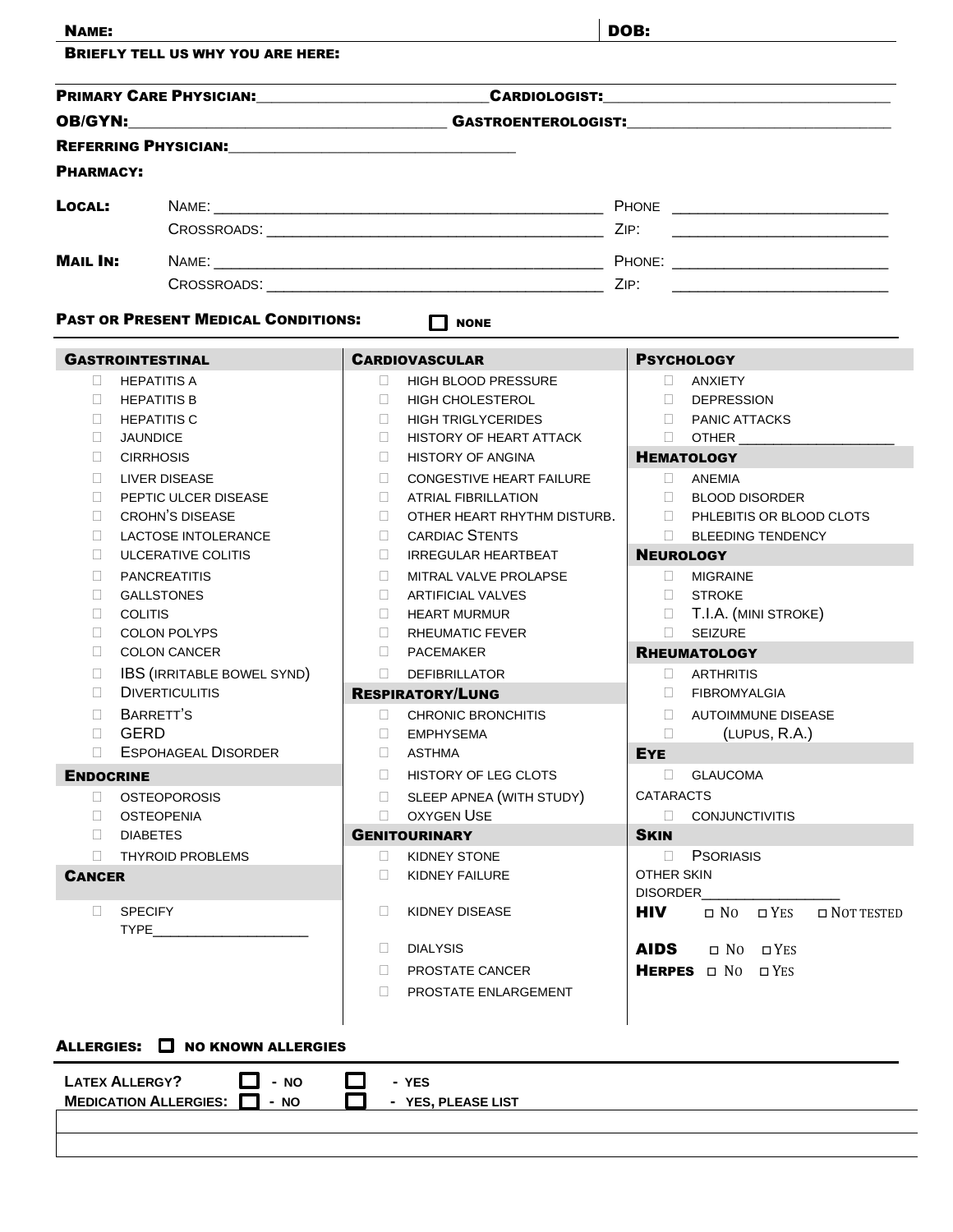|                                                                              | PLEASE INDICATE FAMILY MEMBERS (PARENTS, SIBLINGS AND CHILDREN)THAT HAVE HAD:                   |                                                                                    |
|------------------------------------------------------------------------------|-------------------------------------------------------------------------------------------------|------------------------------------------------------------------------------------|
|                                                                              | $\Box$ Colon and/or Rectal Cancer $\Box$ Polyps $\Box$ Ulcerative colitis $\Box$ Crohns Disease |                                                                                    |
|                                                                              |                                                                                                 |                                                                                    |
|                                                                              | <b>□ DIABETES □ HEART DISEASE □ HYPERTENSION □ STROKE □ SEIZURES □ OTHER CANCERS</b>            |                                                                                    |
|                                                                              |                                                                                                 |                                                                                    |
| <b>SOCIAL HISTORY</b>                                                        |                                                                                                 |                                                                                    |
| <b>PROFESSION:</b>                                                           |                                                                                                 | <b>MARITAL STATUS:</b> $\Box$ MARRIED $\Box$ DIVORCED $\Box$ SINGLE $\Box$ WIDOWED |
| <b>TOBACCO</b>                                                               | <b>ALCOHOL USE</b>                                                                              | <b>CAFFEINE USE</b>                                                                |
| DO YOU SMOKE? $\Box$ - YES $\Box$ - No                                       | DO YOU DRINK? $\Box$ - YES $\Box$ - No   DO YOU DRINK? $\Box$ - YES $\Box$ - No                 |                                                                                    |
| IF YES, HOW MANY PACKS PER DAY? ____                                         | IF YES, WHAT TYPE?                                                                              | IF YES WHAT TYPE?                                                                  |
| FOR HOW MANY YEARS? ______________                                           | <b>BEER</b><br>LIQUOR<br>WINE                                                                   | TEA<br><b>COFFEE</b><br><b>SODA</b>                                                |
| IF QUIT, WHEN? ____________________                                          | <b>HOW OFTEN?</b>                                                                               | HOW MANY CUPS PER DAY? CIRCLE ONE                                                  |
|                                                                              | HOW MANY GLASSES PER OCCASION?                                                                  | $\overline{1}$<br>5<br>2<br>3<br>4<br>>5                                           |
| <b>ILLICIT DRUG USE <math>\Box</math></b> - YES $\Box$ - No                  | <b>BLOOD TRANSFUSION</b>                                                                        |                                                                                    |
| DRUG OF CHOICE ________________________                                      | $\Box$ - No<br>$\Box$ - Yes, WHEN?                                                              | <b>TATTOOS</b>                                                                     |
| DATE OF LAST USE __________________                                          |                                                                                                 | - $YES #$ $\Box$ - NO<br><b>Tara</b>                                               |
|                                                                              |                                                                                                 |                                                                                    |
| DO YOU TAKE A BLOOD THINNER?<br><b>COUMADIN / WARFARIN / ASPIRIN / OTHER</b> | $\Box$ - YES<br>I I-NO<br>NONE OR SEE ATTACHED LIST (PLEASE INCLUDE NAME, DOSE, FREQUENCY)      |                                                                                    |
|                                                                              | PLEASE ASK RECEPTIONIST FOR ADDITIONAL PAGE IF NEEDED                                           |                                                                                    |
| <b>NAME</b>                                                                  | <b>DOSE</b>                                                                                     | <b>FREQUENCY</b>                                                                   |
| (CIRCLE)<br><b>CURRENT MEDICATIONS:</b>                                      |                                                                                                 |                                                                                    |
|                                                                              |                                                                                                 |                                                                                    |
|                                                                              |                                                                                                 |                                                                                    |
|                                                                              |                                                                                                 |                                                                                    |
|                                                                              |                                                                                                 |                                                                                    |
|                                                                              |                                                                                                 |                                                                                    |
|                                                                              |                                                                                                 |                                                                                    |
|                                                                              |                                                                                                 |                                                                                    |
|                                                                              |                                                                                                 |                                                                                    |
|                                                                              |                                                                                                 |                                                                                    |
|                                                                              |                                                                                                 |                                                                                    |
|                                                                              |                                                                                                 |                                                                                    |
|                                                                              |                                                                                                 |                                                                                    |
|                                                                              |                                                                                                 |                                                                                    |
|                                                                              |                                                                                                 |                                                                                    |
|                                                                              |                                                                                                 |                                                                                    |